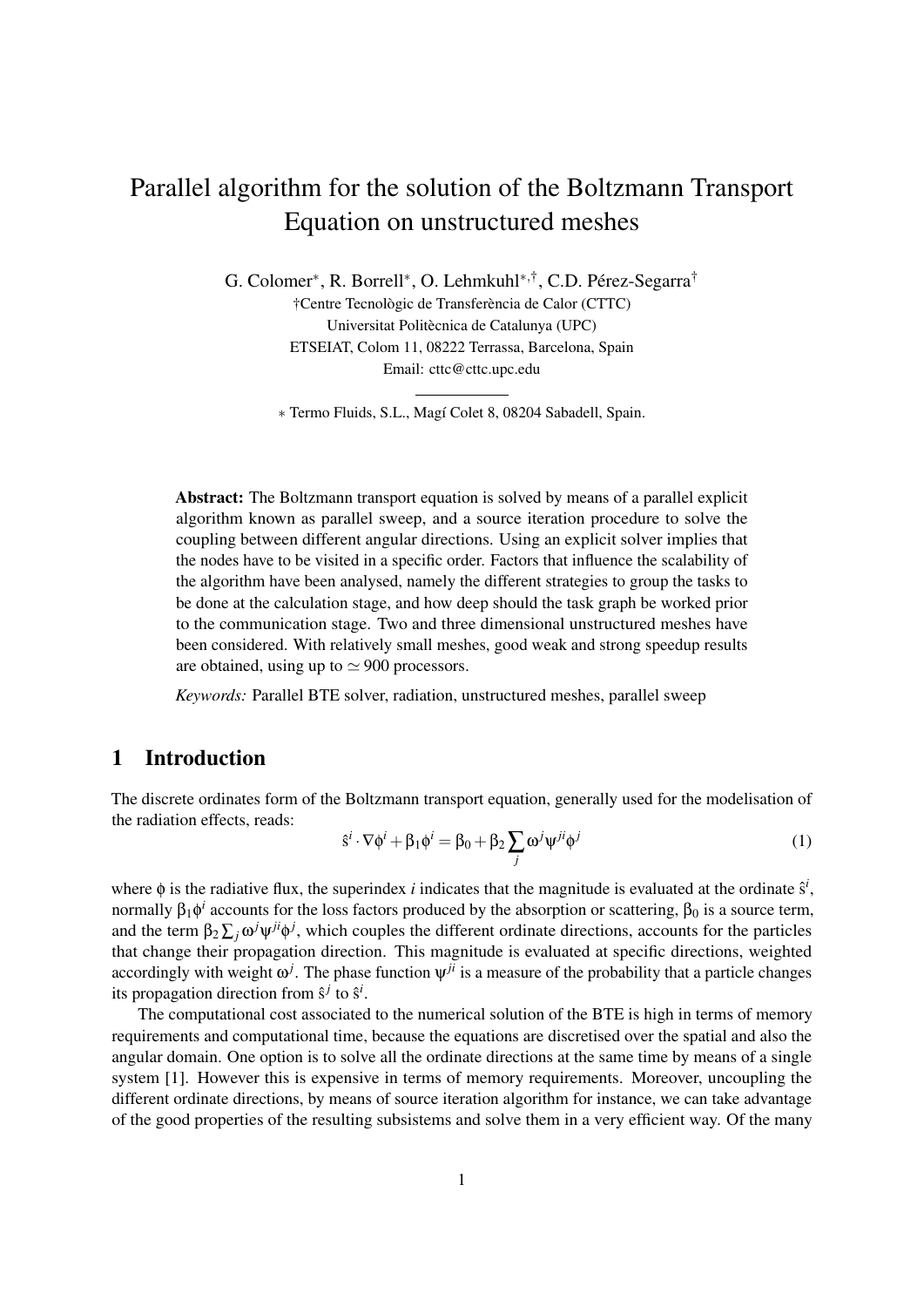numerical methods used to solve the BTE, results of this work are applicable on these that employ a finite volume discretisation for the spatial part, and that use any quadrature to perform the angular integration. Among the most popular quadratures, there are the Discrete Ordinate Method (DOM) [2] and the Finite Volume Method (FVM) [3].

In cartesian grids, the solution of the spatial coupling of the BTE can be achieved by means of an explicit calculation of the unknown field from previously calculated values in the cells that lie upstream in the solving direction. This approach, as explained by Coelho [4], is equivalent to solving a triangular system by means of a back substitution, and yields to the solution in a extremely efficient manner. More complex geometries can benefit also of this technique, using cartesian grids with a blocking off method, as shown by Chai et al. [5]. Additionally, an effort was made by Chui and Raithby [6] to extend this procedure for body fitted meshes, that has been used by Asllanaj et al. [7, 8] in their work.

This problem, known as Sweep Scheduling, has also been studied from a mathematical perspective, where the main focus lies on the proper scheduling of the tasks on a given set of processors. For instance, Pautz [9] provides a concise explanation of a parallel algorithm to solve the BTE explicitly, using unstructured meshes. The main concern in his work is to properly schedule the visiting order on a given processor, once the partitioning of the domain has been decided. On the other hand, Plimpton et al. [10] describe a parallel implementation of the explicit solution procedure mentioned earlier, along the lines of the work by Pautz. The algorithm is further refined by priorizing tasks in order to minimise the waiting cycles, which are the main factor that degrades the scalability.

Therefore, motivated by the good parallel performance of the algorithm presented by Plimpton et al. [10], we developed a different implementation of the parallel explicit solver for the BTE, using their work as a starting point. We have focussed on different aspects that may affect the performance of our algorithm, such as the way in which the tasks are ordered, or the communication strategy.

# 2 Parallel solution of the BTE

To solve the couplings between the different ordinates in the Boltzmann transport equation we use the source iteration procedure [2]. Thus, when solving the ordinate  $\hat{s}^i$ , the dependences of  $\phi^i$  on the other ordinates  $\phi^j$  are treated as constants (taking the values from the previous iteration), and deferred to the source term. Next, once all the ordinates have been solved, the source term is updated with the new φ. This procedure is repeated until the changes in  $\phi$  are below the desired tolerance.

The directional nature of the phenomenon modelised by the BTE can be discretised in a lower triangle matrix for each direction. Thus, this systems can be solved explicitly sweeping the nodes in a particular order, performing what is known as a back substitution. Given a direction, for each pair of adjacent nodes only one of them can contribute to the flux of the other. This relation can be described by means of a directed graph, where the vertices represent the mesh nodes, and the edges (or arrows) represent the faces between two adjacent nodes, and point to the *downstream* one. This is illustrated in figure 1 for a two-dimensional unstructured mesh. Moreover, for any node, we define its *outgoing* and *ingoing* sets, which correspond to the *downstream* and *upstream* neighbours, respectively. For example, in figure 1 the outgoing set of node 4 consists on the nodes  $\{5,9\}$ , whereas its ingoing set is formed by nodes  $\{1,3\}$ .

If the dependency graph does not contain cycles, it's a directed acyclic graph (DAG). In this case, all the nodes can be evaluated explicitly if they are swept in an order in which each node comes before the nodes in its outgoing set. Such an order is referred as a topological sort of the associated DAG.

Therefore, an option to solve all the directions (once dependencies between them are deferred to the source terms) is to find a topological sort for each ordinate, and then solve one system after the other by means of back substitutions. However, in order to find a topological sort, it is necessary to have information from the whole mesh. As this not convenient with the spatial domain decomposition strategy used in this paper, we use a more indirect algorithm, without such a limitation, detailed next: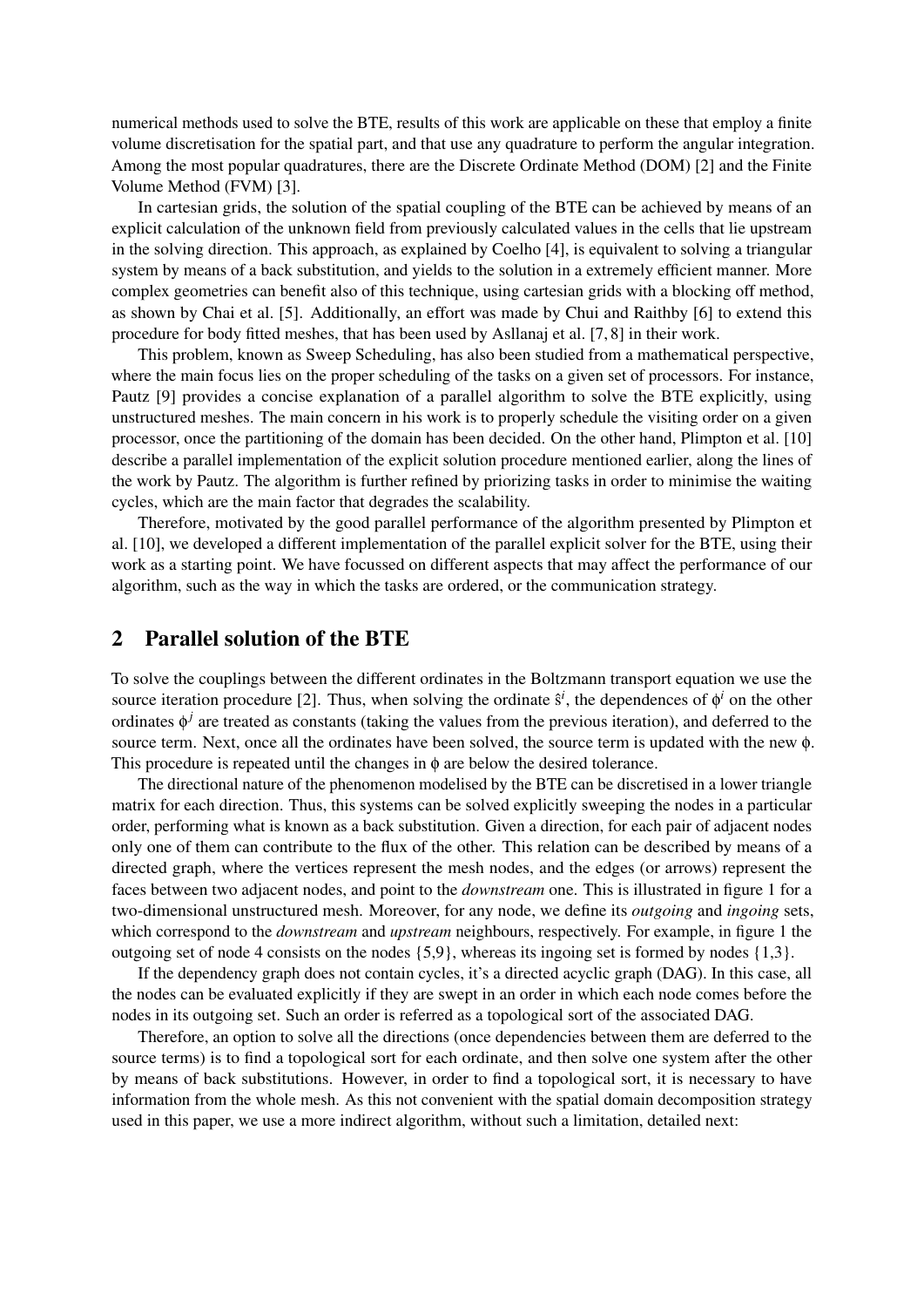

Figure 1: Dependence relations for a particular angular direction  $\hat{s}^i$  on a two dimensional unstructured mesh, represented by means of a directed graph

#### Algorithm 1: parall sweep algorithm by directions and buffering (PSD-b) for processor *p*

```
1. for each node k at ordinate i:
2. evaluate count_{k,i} = # of ingoing nodes for k at ordinate i3. if \text{(count}_{k,i} == 0): insert node k into doable list l_p^i4. evaluate work_p = m \times # of nodes of subdomain p
5. while (work_p > 0):
6. for each ordinate i:
7. while (tasks in l_p^i):
8. The remove node k from l_p^i and solve it
9. decrement workp
10. \qquad \qquad for each outgoing node k' of k:
11. \qquad \qquad if (k' \text{ is an owned node}):
12. decrement count<sub>k',i</sub>
13. if (count_{k',i} == 0): add to l_p^i14. else
15. q =owner of node k'16. Save info for node k' in BUFFER<sub>q</sub>
17. for each processor q \neq p:
18. SEND BUFFERq
19. while (messages to be read):
20. READ next pair (k,i) from message
21. for each owned outgoing node k' of k in ordinate i:
22. decrement countk
0
,i
23. if (count_{k',i} == 0): add to l_p^i
```
The above algorithm is based on the use of a list,  $l_p^i$ , of the *solvable* nodes for direction *i* at processor *p*. These are the nodes for which all the *ingoing* neighbours have already been evaluated for the ordinate *i*. Initially  $l_p^i$ , contains the upstream boundary nodes at direction *i*. For the rest of nodes there is a counter which accounts for the number of their unevaluated ingoing nodes. As the tasks of each list are being solved, the counters of their outgoing elements is decremented and some of them may become *solvable* too. This process is continued until all the nodes and directions are solved. Note that the communications are performed by means of buffers in order to reduce latency effects. This algorithm has been preferred after studding different strategies of grouping doable tasks and buffering information to be communicated.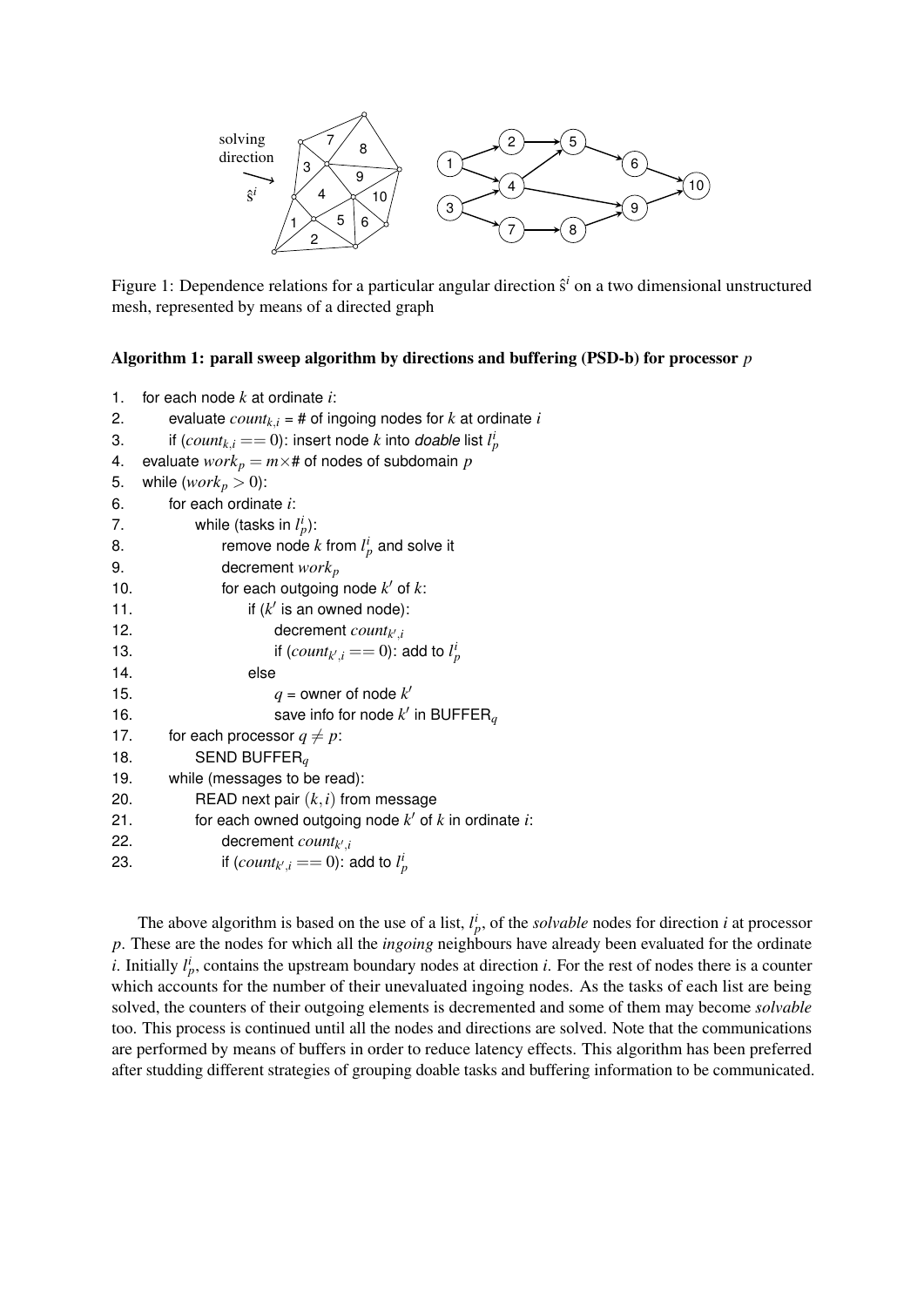### 3 Numerical experiments

Since only the resolution of the spatial discretisation is studied in this work, non scattering media ( $\beta_2 = 0$ ) are considered. Under these conditions there are no couplings between different angular directions. The algorithm explained in the previous section is tested in 2D and 3D geometries, both discretised using unstructured meshes. We have used relatively small meshes because at most 1024 CPU were available for the tests, and we wanted to study the speedup limitations. With bigger meshes, scalability extends to higher number of CPU and the degradation of the speedup would start out of the range of processors available. The angular domain is divided in 80 ordinates. For the two dimensional geometry, the ordinates lie on the *XY* plane and are uniformly distributed on the  $[0,2\pi)$  interval. In the 3D case the ordinates are arranged as the  $S_8$  quadrature prescribes.

All the numerical tests presented have been carried out on the MareNostrum supercomputer at the Barcelona Supercomputing Center (BSC). At the time of writting this work, this is an IBM BladeCenter JS21 Cluster with 10240 PowerPC 970MP processors at 2.3 GHZz. Quad-core nodes with 8GB were coupled by means of a high-performance Myrinet network.

The variation of the speedup with the number of ordinate directions is depicted, in figure 2, for two and three dimensional meshes of about 150,000 elements each one. In both cases, increase the size of the angular discretization benefits the speedup. Since the matrix of each direction has a different associated DAG, increasing the number of directions, there are more chances of more processors working at the same time.



Figure 2: Variation of the speedup with the number of ordinate directions. Left: 2D mesh. Right: 3D mesh.

In figure 3, the weak scalcability is displayed for the two and three dimensional cases. In both cases we tried to keep the load per CPU constant around 1170 nodes. When using unstructured meshes it is difficult to obtain a specific number of nodes; nevertheless, the maximal deviation obtained is around 1% .

We can see that, although the size of the mesh and the number of CPUs are increased 64 times, the solution time grows a factor of 5 and 2.5 for the 2D an 3D discretizations, respectively. Similarly than for the strong speedup, the weak speedup is worse in the 2D case because the resolution is faster and the relative weight of the degradation factors becomes more important. Initially, using 16 CPU, the time for 3D case is a 61% higher (0.18 vs 0.29 sec.) but, with 1024 CPU, the times become much more similar (0.89 vs 0.73 sec.) as the 3D scalability is better.

# 4 Concluding remarks

A algorithm for the direct parallel solution of the spatial couplings given by the BTE is presented. The works of Pautz [9] and Plimpton et al. [10], are taken as a starting point but different strategies for grouping tasks on the *doble* list and buffering information prior to communication episodes, are adopted. Our, algorithm has been tested up to 1024 CPU with rather small meshes and promising results.